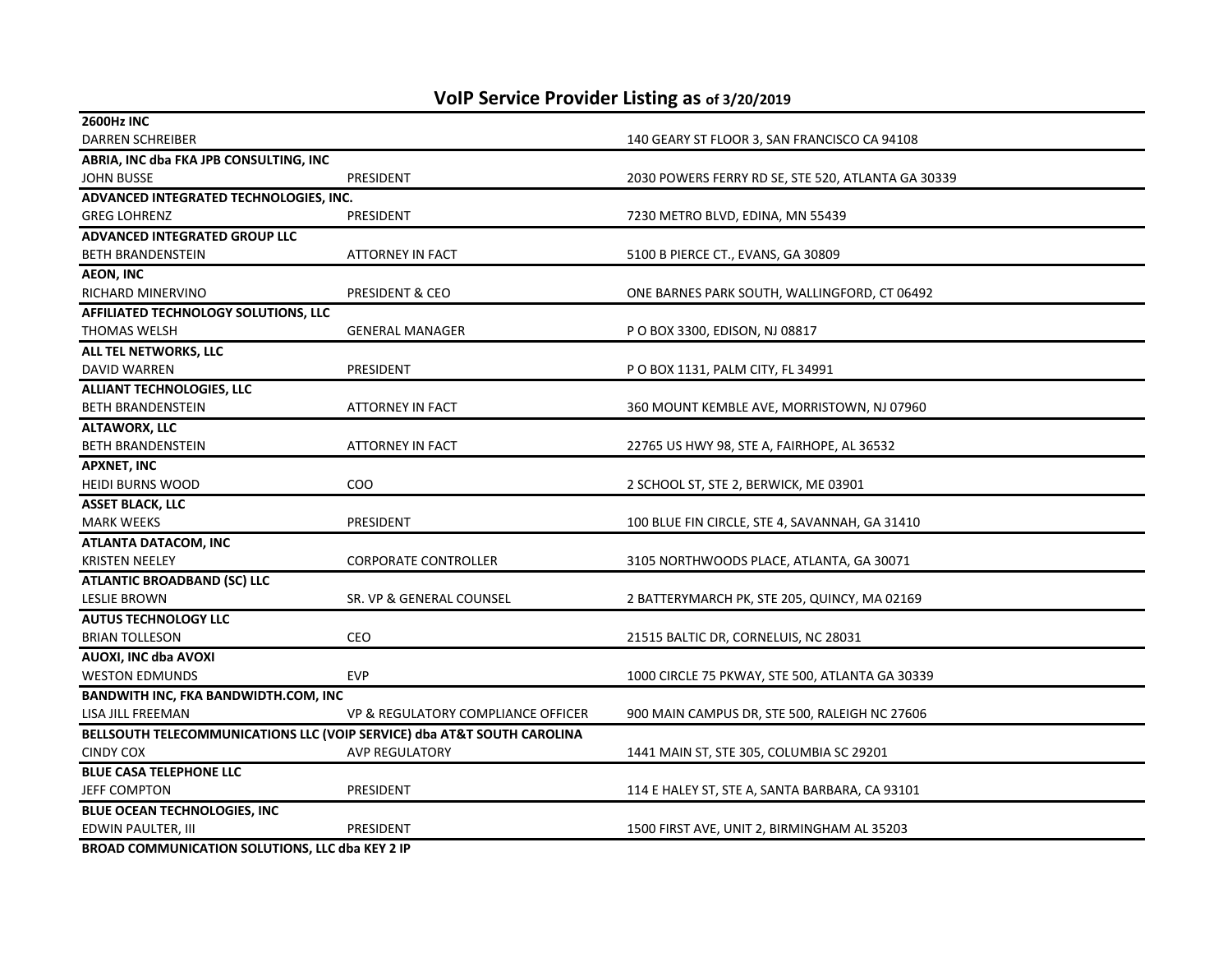| <b>LEEANN DAVIDSON</b>                       | <b>OFFICE MGR</b>                    | 1031 BAY BLVD, STE E, CHULA VISTA, CA 91911          |
|----------------------------------------------|--------------------------------------|------------------------------------------------------|
| <b>BROADSMART GLOBAL, INC</b>                |                                      |                                                      |
| <b>TINA TECCE</b>                            | <b>REGULATORY MGR</b>                | 222 LAKEVIEW AVE, STE 1600, WEST PALM BEACH FL 33401 |
| <b>CALLCATCHERS, INC dba FREEDOM VOICE</b>   |                                      |                                                      |
| <b>GINO CAPOZZI</b>                          |                                      | 5600 AVENLDA ENCINAS #170, CARLSBAD, CA 92008        |
| <b>CELITO COMMUNICATIONS, INC</b>            |                                      |                                                      |
| <b>IRIS BOWMAN</b>                           | <b>VP OF OPERATIONS</b>              | 1350-109 SUNDAY DR, RALEIGH, NC 27607                |
| <b>CHARLESTON TELECOM SOLUTIONS LLC</b>      |                                      |                                                      |
| ROBERT BASCOM                                | <b>OWNER</b>                         | 402 GLOUCHESTER CT, SUMMERVILLE SC 29485             |
| CHESTER TELEPHONE COMPANY dba TRU VISTA      |                                      |                                                      |
| <b>ERIC RAMEY</b>                            | SR. DIR. ADMIN. & REGULATORY AFFAIRS | P O BOX 160, CHESTER SC 29706                        |
| <b>CLARO ENTERPRISE SOLUTIONS, LLC</b>       |                                      |                                                      |
| OYE OYEWALE-SMITH                            | CONTRACTS & COMPLIANCE SPEC.         | 3350 SW 148TH AVE., #400, MIRAMAR, FL 33027          |
| <b>CLEARSIP INC dba CLEARSIP</b>             |                                      |                                                      |
| <b>ALLEN THOMPSON</b>                        | PRESIDENT                            | 124 ANDREW DR, STOCKBRIDGE, GA 30281                 |
| CLOUDCALL, INC.                              |                                      |                                                      |
| <b>BETH BRANDENSTEIN</b>                     | <b>ATTORNEY IN FACT</b>              | 320 CONGRESS ST, FLOOR 5, BOSTON, MA 02210           |
| <b>COMM. CORE, LLC</b>                       |                                      |                                                      |
| MICHAEL VAN SKY                              | <b>VICE PRESIDENT</b>                | 3820 S DIXIE HWY, LIMA, OH 45806                     |
| <b>COMMUNICATIONS DISTRIBUTORS, INC</b>      |                                      |                                                      |
| <b>SHANE UFRED</b>                           | <b>REGULATORY</b>                    | 4920 MAGNOLIA COVE DR, # 2208, KINGWOOD, TX 77345    |
| <b>COMM-WORKS, LLC</b>                       |                                      |                                                      |
| ELIZABETH SULLIVAN                           | <b>VP - FINANCE</b>                  | 1405 XENIUM LANE NORTH, STE 120, PLYMOUTH, MN 55441  |
| <b>CONNECTME, LLC</b>                        |                                      |                                                      |
| <b>SCOTT SELTZER</b>                         | PRESIDENT                            | 198 ROUTE 9, STE 105, MANALAPAN, NJ 07726            |
| <b>CONTINUOUSTOUCH, LLC</b>                  |                                      |                                                      |
| <b>GALINA SHOSTAKOVSKAYA</b>                 |                                      | 2355 CLYDE DR, CHAMBLEE, GA 30341                    |
| <b>CONVERGENCE TECHNOLOGIES, INC</b>         |                                      |                                                      |
| VICTORIA DEBONIS                             | <b>CFO</b>                           | 16W215 83RD ST., BURR RIDGE, IL 60527                |
| <b>COVODA COMMUNICATIONS, INC</b>            |                                      |                                                      |
| <b>BETH BRANDENSTEIN</b>                     | <b>ATTORNEY IN FACT</b>              | 1005 W INDIANTOWN RD, STE 201, JUPITER, FL 33458     |
| COX COMMUNICATIONS NFS, LLC dba COX BUSINESS |                                      |                                                      |
| JENNIFER HIGHTOWER                           | <b>VICE PRESIDENT</b>                | 6205-B PEACHTREE DUNWOODY RD., ATLANTA GA 30328      |
| <b>CREATIVE CONSULTANTS GROUP, INC.</b>      |                                      |                                                      |
| <b>RACHEL STRADER</b>                        | <b>DIRECTOR OF FINANCE &amp; HR</b>  | P O BOX 444, CONWAY SC 29528                         |
| <b>CYTRACOM, LLC dba CYTRACOM LLC</b>        |                                      |                                                      |
| <b>VIRGINIA BOOTH</b>                        | <b>TAX OFFICER</b>                   | 450 CENTURY PKWY, STE 100, ALLEN, TX 75013           |
| <b>DCI-DESIGN COMMUNICATIONS, LLC</b>        |                                      |                                                      |
| <b>ADAM WEISS</b>                            | <b>VP OF FINANCE</b>                 | 8675 W 96TH ST, STE 220, OVERLAND PARK, KS 66212     |
| <b>DIALOGA GROUP LLC</b>                     |                                      |                                                      |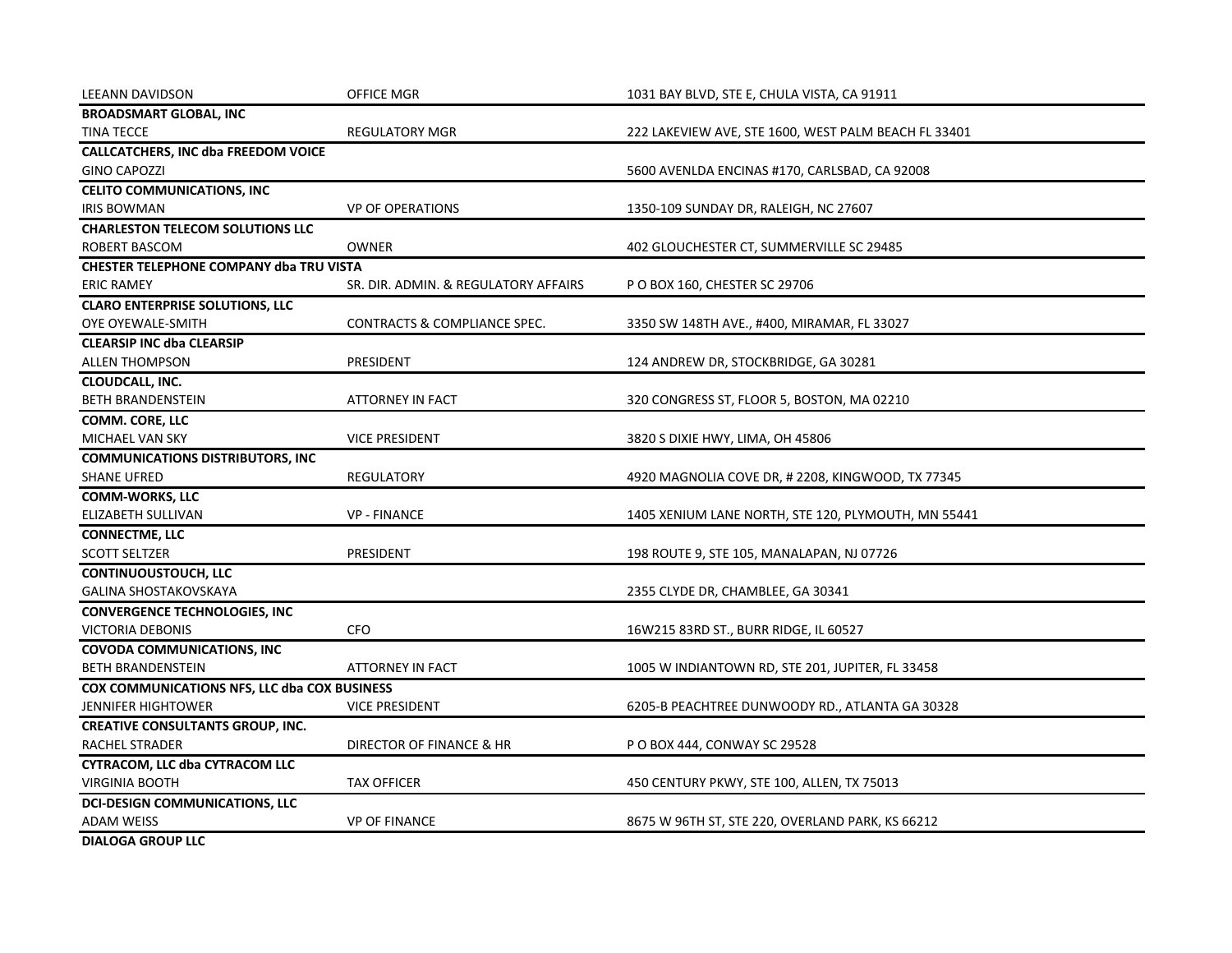| JORGE SANTIAGO FERNANDEZ MURILLO                          |                                      | 17 STATE ST, NEW YORK, NY 10004                                |
|-----------------------------------------------------------|--------------------------------------|----------------------------------------------------------------|
| DIALPAD, INC                                              |                                      |                                                                |
| <b>BETH BRANDENSTEIN</b>                                  | <b>ATTORNEY IN FACT</b>              | 100 CALIFORNIA ST, STE 500, SAN FRANCISCO, CA 94111            |
| DIGIUM CLOUD SERVICES, LLC                                |                                      |                                                                |
| <b>BETH BRANDENSTEIN</b>                                  | <b>ATTORNEY IN FACT</b>              | 445 JAN DAVIS DR NW, HUNTSVILLE, AL 35806                      |
| DISTRIBUTED COMPUTING, INC., dba TEN4PLOX COM             |                                      |                                                                |
| <b>BRAD MUSER</b>                                         | <b>CONTROLLER</b>                    | 1700 UNION AVE, STE B., BALTIMORE, MD 21211                    |
| <b>EM3 NETWORKS, LLC</b>                                  |                                      |                                                                |
| <b>TIMOTHY YAGER</b>                                      | <b>MANAGING PARTNER</b>              | 4000 WEST 6TH STE B 188, LAWRENCE, KS 66049                    |
| <b>ENCARTELE, INC</b>                                     |                                      |                                                                |
| <b>DONALD PEELER</b>                                      | <b>SECRETARY</b>                     | 8210 S 109TH ST, LAVISTA, NE 68128                             |
| <b>ENCORE TECHNOLOGY GROUP, LLC</b>                       |                                      |                                                                |
| <b>RUSSELL YOUNG</b>                                      | <b>CFO</b>                           | 2000 WADE HAMPTON BLVD, STE 210, GREENVILLE SC 29615           |
| <b>ENTERPRISE TECHNOLOGIES, INC.</b>                      |                                      |                                                                |
| <b>MARK MITCHUM</b>                                       | PRESIDENT                            | 3870 LEEDS AVE, STE 107, N CHARLESTON SC 29405                 |
| EPCOM WORLD INDUSTRIES, INC dba EPCOM GLOBAL NETWORKS     |                                      |                                                                |
| <b>RUDY PANCARO</b>                                       | PRESIDENT/CEO                        | 9 FAIRVIEW DR, PAWCATUCK, CONNECTICUT 06379                    |
| <b>EQUINOX, INC dba EQUINOX CORPORATION</b>               |                                      |                                                                |
| <b>JOHN R CARROLL</b>                                     | PRESIDENT                            | 4315 ALTA DR., STE 1301, SWANEE GA 30024                       |
| <b>ESCO TECHNOLOGIES, LLC</b>                             |                                      |                                                                |
| <b>JERRY GROVE</b>                                        | PRESIDENT                            | 7320 YANKEE RD, LIBERTY TOWNSHIP, OH 45044                     |
| <b>ESTECH SYSTEMS, INC</b>                                |                                      |                                                                |
| <b>GEORGE PLATT</b>                                       | PRESIDENT & CEO                      | 3701 E PIANO PKWAY, STE 100, PIANO, TX 75074                   |
| <b>FABTEL COMMUNICATIONS, LLC</b>                         |                                      |                                                                |
| <b>FABIAN TREIO</b>                                       | <b>OWNER</b>                         | 8336 N ORIOLE AVE, NILES, IL 60714                             |
| <b>FAIRFIELD COMMUNICATIONS dba TRUVISTA</b>              |                                      |                                                                |
| <b>ERIC RAMEY</b>                                         | SR. DIR. ADMIN. & REGULATORY AFFAIRS | P O BOX 160, CHESTER SC 29706                                  |
| FIDELITY VOICE SERVICES, LLC                              |                                      |                                                                |
| <b>KEN BELHUMER</b>                                       |                                      | 23250 CHARGIN BLVD, STE 250, BEACHWOOD, OH 44122               |
| <b>FORERUNNER TECHNOLOGIES, INC.</b>                      |                                      |                                                                |
| MICHAEL VIOLA                                             | <b>CFO</b>                           | 1430 A CHURCH ST, BOHEMIA, NY 11716                            |
| <b>FOURTEEN IP, INC</b>                                   |                                      |                                                                |
| <b>NEIL TOLLEY</b>                                        | PRESIDENT                            | 6965 PLAZZA GRANDE AVE, STE 313, ORLANDO, FL 32835             |
| <b>FULTON COMMUNICATIONS, dba VERTICAL COMMUNICATIONS</b> |                                      |                                                                |
| <b>BETH BRANDENSTEIN</b>                                  | <b>ATTORNEY IN FACT</b>              | 1000 HOLCOMB WOODS PKWAY, BLDG 300, STE 300, ROSWELL, GA 30076 |
| FUSION CLOUD COMPANY, LLC dba MEGAPATH CLOUD COMPANY, LLC |                                      |                                                                |
| PAMELA HINTZ                                              | V P OF REGULATORY COMPLIANCE         | 420 LEXINGTON AVE, STE 1718, NEW YORK, NY 10170                |
| FUZE, INC                                                 |                                      |                                                                |
| <b>GEORGE KOKINOS</b>                                     |                                      | 10 WILSON RD, CAMBRIDGE, MA 02138                              |
| <b>GODADDY.COM LLC</b>                                    |                                      |                                                                |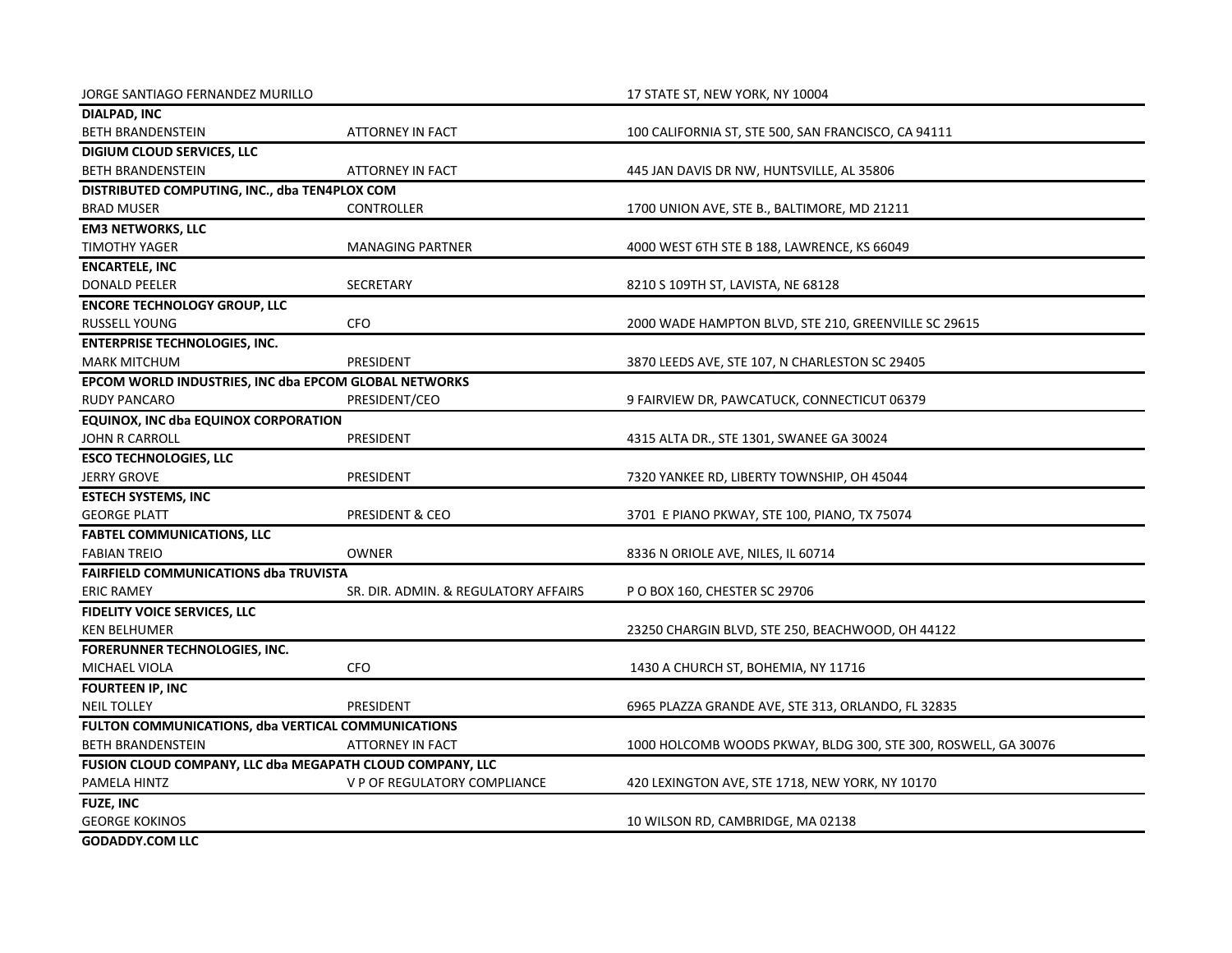| <b>GINO CAPOZZI</b>                                        |                                  | 14455 N HAYDEN RD., STE 219, SCOTTSDALE, AZ 85260      |
|------------------------------------------------------------|----------------------------------|--------------------------------------------------------|
| <b>GPHONE LLC dba GLOBAL PHONE</b>                         |                                  |                                                        |
| <b>DAVID HARTIG</b>                                        | COMTROLLER                       | 137 N WASHINGTON ST., FALIS CHURCH, VA 22046           |
| <b>GREENFLY NETWORKS, INC, dba CLEARFLY COMMUNICATIONS</b> |                                  |                                                        |
| <b>VIVEK KHULLER</b>                                       | CEO                              | 450 TOWNSEND ST, SAN FRANCISCO, CA 94107               |
| HAMILTON LONG DISTANCE CO.                                 |                                  |                                                        |
| <b>JIM EDLGER</b>                                          |                                  | 1006 12TH ST., AURORA, NE 68818                        |
| HOTWIRE COMMUNICATIONS, LTD                                |                                  |                                                        |
| <b>LAURIE MURPHY</b>                                       | ASST. GENERAL COUNSEL            | ONE BELMONT AVE., STE 1100, BALA CYNWYD, PA 19004      |
| <b>HOVER NETWORKS, INC</b>                                 |                                  |                                                        |
| <b>SARA QUINIAN</b>                                        | CO <sub>O</sub>                  | 40 GARDENVILLE PKWAY, STE 102, BUFFALO, NY 14224       |
| HUGHES NETWORK SYSTEMS, LLC                                |                                  |                                                        |
| <b>BETH BRANDENSTEIN</b>                                   | <b>ATTORNEY IN FACT</b>          | 11717 EXPLORATION LN., GERMANTOWN, MD 20876            |
| HUGHES TELEPHONE, INC.                                     |                                  |                                                        |
| <b>JOSEPH ALONGI</b>                                       | PRESIDENT                        | 2407 40TH AVE., MOLINE, IL 61265                       |
| <b>HYPERCORE NETWORKS INC</b>                              |                                  |                                                        |
| <b>RICK HERRERA</b>                                        | <b>CFO</b>                       | 2024 W 15TH ST., STE F331, PLANO, TX 75075             |
| <b>ICIM CORPORATION dba HELLOSPOKE</b>                     |                                  |                                                        |
| <b>DOUGLAS HOFF</b>                                        | REGULATORY MGR.                  | 1595 PEACHTREE PKWAY. STE 204-337, CUMMINS, GA 30041   |
| I COMMERCE SERVICES, INC.                                  |                                  |                                                        |
| <b>TODD HUVIA</b>                                          | CEO                              | 321 6TH AVE SE, OSSEO, MN 55369                        |
| ICON CLOUD SOLUTIONS, LLC                                  |                                  |                                                        |
| <b>KEVIN KELLEHER</b>                                      | <b>CEO</b>                       | 480 WRANGLER DR, STE 400, COPPELL, TX 75019            |
| <b>INCONTACT, INC</b>                                      |                                  |                                                        |
| KIMM PARTRIDGE                                             |                                  | 75 WEST TOWNE RIDGE PKWAY, TOWER 1, SANDY UT 84070     |
| <b>INFINITY, INC</b>                                       |                                  |                                                        |
| <b>ALISA SALAKI</b>                                        | REGULATORY                       | 10 CHATHAM CENTER SOUT DR, STE 300, SAVANNAH, GA 31405 |
| <b>INFOREACH, INC dba SENDHUB</b>                          |                                  |                                                        |
| <b>MARK HANDERMANN</b>                                     | CEO                              | 4695 CHABOT DR, STE 101, PLEASANTON, CA 94588          |
| <b>INTERFACE SECURITY SYSTEMS, LLC</b>                     |                                  |                                                        |
| RAY HOUSE                                                  | VP, FINANCE                      | 3773 CORPORATE CENTER DR, EARTH CITY, MO 63045         |
| <b>INTERMEDIA VOICE SERVICES, INC</b>                      |                                  |                                                        |
| SUSAN DESGROUSILLIERS                                      | REGULATORY & COMPLIANCE TAX MGR. | 825 E MIDDLEFIELD RD, MOUNTAIN VIEW, CA 94043          |
| IPSBS MANAGED SERVICES, LLC dba HOSTMYCALLS                |                                  |                                                        |
| <b>JAMES WALDROP</b>                                       | PRESIDENT                        | P O BOX 50308, KNOXVILLE, TN 37950                     |
| <b>ISLC, INC</b>                                           |                                  |                                                        |
| WALTER GNANN, JR.                                          | PRESIDENT                        | 2121 BOUNDARY ST, STE 208, BEAUFORT SC 29902           |
| <b>ITC GLOBAL NETWORKS, LLC</b>                            |                                  |                                                        |
| PATRICIA STEWART                                           | <b>REGULATORY OFFICER</b>        | 4242 MAUCH CHUNK RD, COPLAY, PA 18037                  |
| ITL GLOBAL SERVICES, LLC                                   |                                  |                                                        |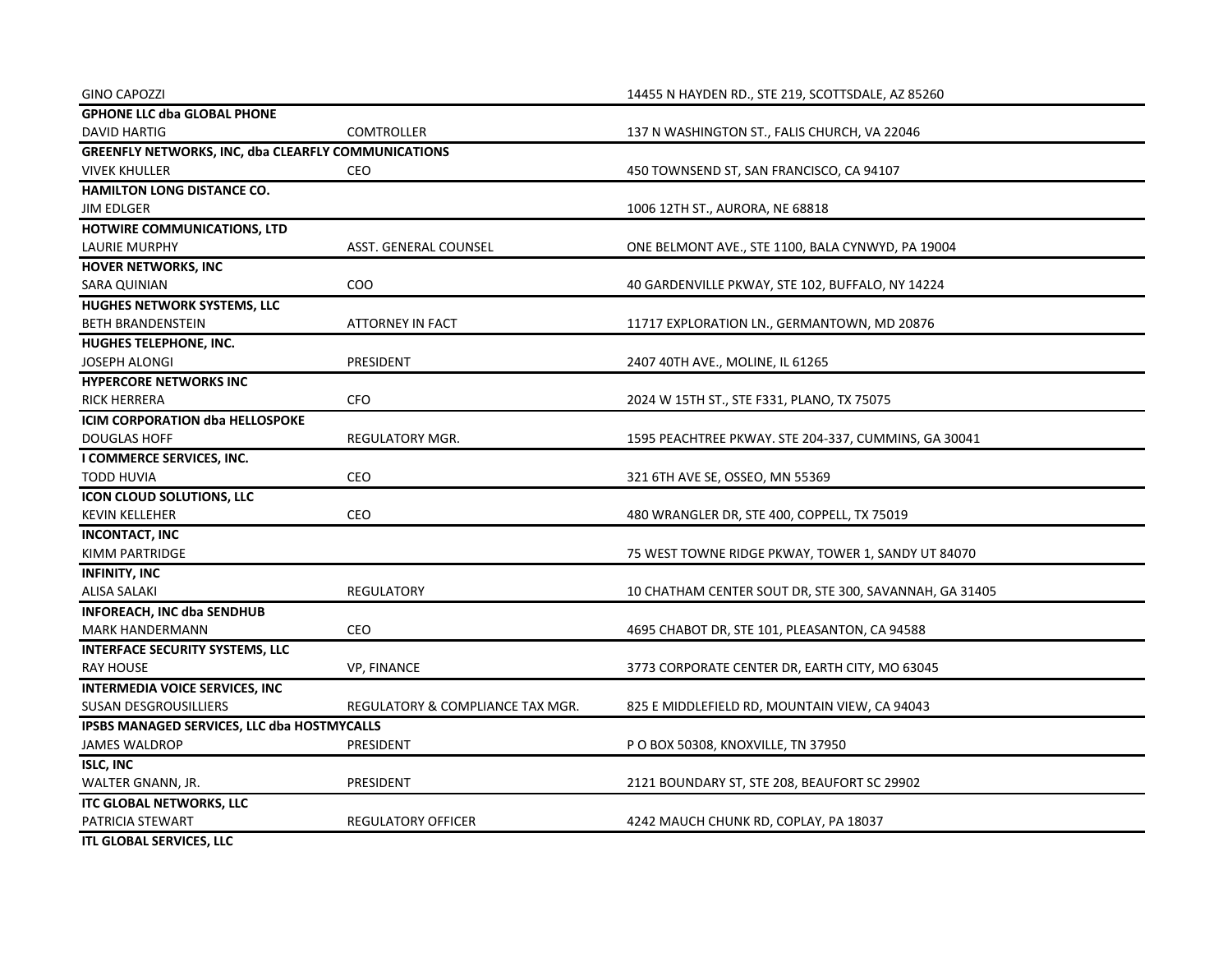| <b>KEVIN ALWARD</b>                                              | CEO                                                                                                  | 14 INDUSTRIAL AVE., STE 4, MAHWAH, NJ 07430          |
|------------------------------------------------------------------|------------------------------------------------------------------------------------------------------|------------------------------------------------------|
| JIVE COMMUNICATIONS, INC.                                        |                                                                                                      |                                                      |
| MICHAEL SHARP                                                    | COO                                                                                                  | 1275 W 1600 NORTH, STE 100, OREM, UT 84057           |
| LAYER 8 TECH SOLUTIONS, LLC dba LAYER 8 TECH SOLUTIONS           |                                                                                                      |                                                      |
| <b>JAY CARLSON</b>                                               | PARTNER & TECHNOLOGY SPECIALIST                                                                      | 3046 POINTE DR, FLORENCE SC 295014                   |
| <b>MAGICJACK SMB, INC</b>                                        |                                                                                                      |                                                      |
| <b>MARK POVOL</b>                                                | <b>REGULATORY MANAGER</b>                                                                            | 222 LAKEVIEW AVE, STE 1600, WEST PALM BEACH FL 33401 |
| <b>MAGNA5 LLC fka X5 OPCP LLC</b>                                |                                                                                                      |                                                      |
| <b>JOSEPH O'HARA</b>                                             | <b>CFO</b>                                                                                           | 5445 LEGACY DR, STE 180, PLANO, TX 75024             |
| <b>MASERGY CLOUD COMMUNICATIONS, INC</b>                         |                                                                                                      |                                                      |
| <b>IRENE PETERSON</b>                                            |                                                                                                      | 2740 N DALLAS PKWAY, PLANO, TX 75093                 |
| METRO OPTICAL SOLUTIONS, INC.                                    |                                                                                                      |                                                      |
| <b>JASON HORNIG</b>                                              | <b>VICE PRESIDENT</b>                                                                                | FDR STATION, P O BOX 7246, NEW YORK, NY 10150        |
| <b>MIX NETWORKS, INC</b>                                         |                                                                                                      |                                                      |
| LOUIE HOLMES                                                     | PRESIDENT                                                                                            | 608 ROBIN RD, LAKELAND, FL 33803                     |
| MJ21P, LLC dba CITY HOSTED SOLUTIONS                             |                                                                                                      |                                                      |
| <b>JOHN CASAS</b>                                                | <b>VP OPERATIONS</b>                                                                                 | 5425 E BELL RD, #141, PHOENIX, AZ 85254              |
| MORSE COMMUNICATIONS, INC.                                       |                                                                                                      |                                                      |
| <b>BETH BRANDENSTEIN</b>                                         | <b>ATTORNEY IN FACT</b>                                                                              | 395 EAST DRIVE, MELBOURNE, FL 32901                  |
| NEC CLOUD COMMUNICATIONS AMERICA, INC.                           |                                                                                                      |                                                      |
| <b>KEITH TERRERI</b>                                             | <b>EVP OF FINANCE</b>                                                                                | 3929 W JOHN CARPENTER FREEWAY, IRVING, TX 75063      |
|                                                                  | NETWORK INNOVATIONS, INC. dba NITEL, INC dba OUTSOURCEIT INC dba N.I. INVESTMENTS dba QUEO SOLUTIONS |                                                      |
| JUNETTE BRADSHAW                                                 | REGULATORY COMPLIANCE MGR.                                                                           | 350 N ORLEANS ST., STE 1300N, CHICAGO, IL 60654      |
| NEXMATRIX TELECOM, INC.                                          |                                                                                                      |                                                      |
| <b>KEVIN MCMAHON</b>                                             | PRESIDENT                                                                                            | 1317 3RD STREET SOUTH, NAMPA, ID 83651               |
| NEXTIVA, INC                                                     |                                                                                                      |                                                      |
| <b>DAVID CLARK</b>                                               | <b>CFO</b>                                                                                           | 8800 E CHAPARRAL RD, STE 300, SCOTTSDALE, AZ 85250   |
| <b>NEXVORTEX, INC</b>                                            |                                                                                                      |                                                      |
| <b>FREDERICK FROMN</b>                                           | PRESIDENT                                                                                            | 510 SPRING ST, STE 120, HERNDON, VA 20170            |
| <b>NOBLE SYSTEMS COMMUNICATIONS, LLC</b>                         |                                                                                                      |                                                      |
| JOHN SIMPSON                                                     | PRESIDENT                                                                                            | 1200 ASHWOOD PKWAY, STE 300, ATLANTA, GA 30338       |
| NORTH STATE TECHNOLOGY SOLUTIONS, LLC fkna STALWART SYSTEMS, LLC |                                                                                                      |                                                      |
| <b>TIM PRESSLEY</b>                                              | MANAGER, EXTERNAL AFFAIRS                                                                            | P O BOX 2326, HIGH POINT, NC 27261                   |
| NORTHLAND CABLE TELEVISION, INC                                  |                                                                                                      |                                                      |
| PAUL MILAN                                                       | VP & GENERAL COUNSENT                                                                                | 101 STEWART ST, STE 700, SEATTLE, WASHINGTON 98101   |
| NTCI CARRIER SERVICES, INC.                                      |                                                                                                      |                                                      |
| <b>CORT SANDSTROM</b>                                            | PRESIDENT                                                                                            | 1447 YORK RD, STE 604, LUTHERVILLE, MD 21093         |
| <b>NTINET INC</b>                                                |                                                                                                      |                                                      |
| <b>CHRISTOPHER HAIR</b>                                          | VP                                                                                                   | 2033 ST. MATTHEWS RD, ORANGEBURG, SC 29118           |
| ONE VOICE COMMUNICATIONS, INC                                    |                                                                                                      |                                                      |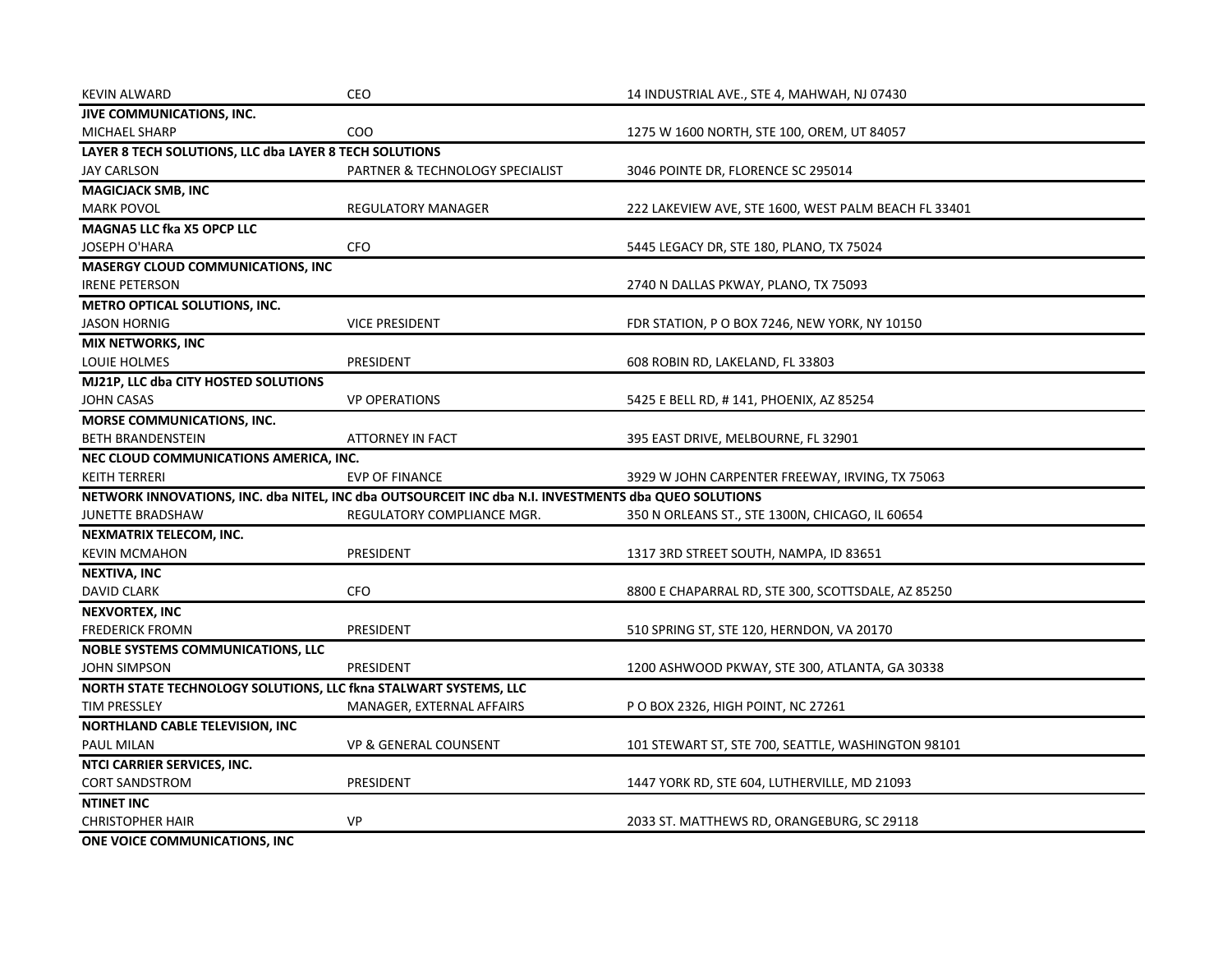| <b>JENNIFER DIZE</b>                         |                                  | 45810 WOODLAND RD, STE 250, STERLING, VA 20166                          |
|----------------------------------------------|----------------------------------|-------------------------------------------------------------------------|
| <b>ONEPATH SYSTEMS, LLC</b>                  |                                  |                                                                         |
| <b>BETH BRANDENSTEIN</b>                     | ATTORNEY IN FACT                 | 170 CHASTAIN MEADOWS CT NW, KENNESAW, GA 30144                          |
| <b>OOMA, INC</b>                             |                                  |                                                                         |
| NAMRATA SABHARWAL                            | VP, CORPORATE CONTROLLER         | 525 ALMANOR AVE, STE 200, SUNNYVALE, CA 94085                           |
| PANTERRA NETWORKS, INC                       |                                  |                                                                         |
| <b>JEFF BOUCHER</b>                          | CFO                              | 4655 OLD IRONSIDES DR, STE 300, SANTA CLARA, CA 95054                   |
| PHONE.COM INC                                |                                  |                                                                         |
| MICHAEL ROBINSON                             | <b>CONTROLLER</b>                | 184 S LIVINGSTON AVE, STE 9-222, LIVINGSTON, NJ 01039                   |
| PI TELECOMM LLC Codba PI TELECOMM LLC CO     |                                  |                                                                         |
| <b>FAWAZ ASKAR</b>                           | <b>PARTNER</b>                   | 313 WINDSONG DR, GREENVILLE SC 29615                                    |
| PREMIERE CONFERENCING NETWORKS, INC          |                                  |                                                                         |
| BROOKS ASKINS                                | DEPUTY COUNSEL & VP              | 3280 PEACHTREE RD, NE STE 1000, ATLANTA, GA 30305                       |
| PURE IP US LLC                               |                                  |                                                                         |
| <b>DAVID WARREN</b>                          | <b>CONTROLLER</b>                | 388 MARKET ST, STE 960, SAN FRANCISCO, CA 94111                         |
| <b>RCLEC, INC</b>                            |                                  |                                                                         |
| EVELYNN VU                                   | REGULATORY COMPLIANCE SPECIALIST | 20 DAVIS DR, BELMONT, CA 94002                                          |
| <b>REPUBLIC WIRELESS, INC</b>                |                                  |                                                                         |
| <b>CHRIS SHUANG</b>                          | CHIEF EXECUTIVE OFFICER          | 900 MAIN CAMPUS DR., STE 500, RALEIGH, NC 27606                         |
| RINGCENTRAL, INC                             |                                  |                                                                         |
| <b>EVELYNN VU</b>                            | REGULATORY COMPLIANCE OFFICER    | 20 DAVIS DR, BELMONT, CA 94002                                          |
| <b>ROCKETWISE, INC</b>                       |                                  |                                                                         |
| <b>WILLIAM SEVERANCE</b>                     | <b>SECRETARY &amp; TREASURER</b> | 543 LONG POINT RD, STE 204, MT. PLEASANT, SC 29464                      |
| SANGOMA U.S., INC                            |                                  |                                                                         |
| <b>BETH BRANDENSTEIN</b>                     | <b>ATTORNEY IN FACT</b>          | 2414 INDUSTRIAL DR, STE D, NEENAH, WI 54956                             |
| SELECT COMMUNICATIONS, LLC                   |                                  |                                                                         |
| <b>JERRY GOLDMAN</b>                         | PRESIDENT                        | 9601 TAVARES COVE, AUSTIN, TX 78733                                     |
| SERVICETITAN, Inc.                           |                                  |                                                                         |
| PAULINE KOO                                  |                                  | 801 N. BRAND BLVD., SUITE 700, GLENDALE, CA 91203                       |
| SIMPLE VOIP, LLC                             |                                  |                                                                         |
| <b>JOSH ROBBINS</b>                          | <b>MANAGING PARTNER</b>          | 9450 SW GEMINI DR, #56576, BEAVERTON, OR 97008                          |
| SOTEL SYSTEMS, LLC                           |                                  |                                                                         |
| <b>BETH BRANDENSTEIN</b>                     | ATTORNEY IN FACT                 | 2465 CENTERLINE INDUSTRIAL DR, MARYLAND HEIGHTS, MO 63043               |
| SPECTRUM ADVANCED SERVICES, LLC dba SPECTRUM |                                  |                                                                         |
| <b>BETTY SANDERS</b>                         | <b>VP TELEPHONE REGULATORY</b>   | 12405 POWERSCOURT DR., ST. LOUIS, MS 63131                              |
| SPECTRUM VOIP SOLUTIONS, INC                 |                                  |                                                                         |
| MICHAEL BERNSTEIN                            |                                  | 150 SW 12TH AVE, STE 310, POMPANO BEACH, FL 33069                       |
| <b>SPRINT SPECTRUM L.P. dba SPRINT PCS</b>   |                                  |                                                                         |
| <b>ANDREW LANCASTER</b>                      | MANAGER REGULATORY REPORTING     | 6391 SPRINT PARKWAY, MAILSTOP:KSOPHT0101-Z2400, OVERLAND PARK, KS 66251 |
| STAR2STAR COMMUNICATIONS, LLC                |                                  |                                                                         |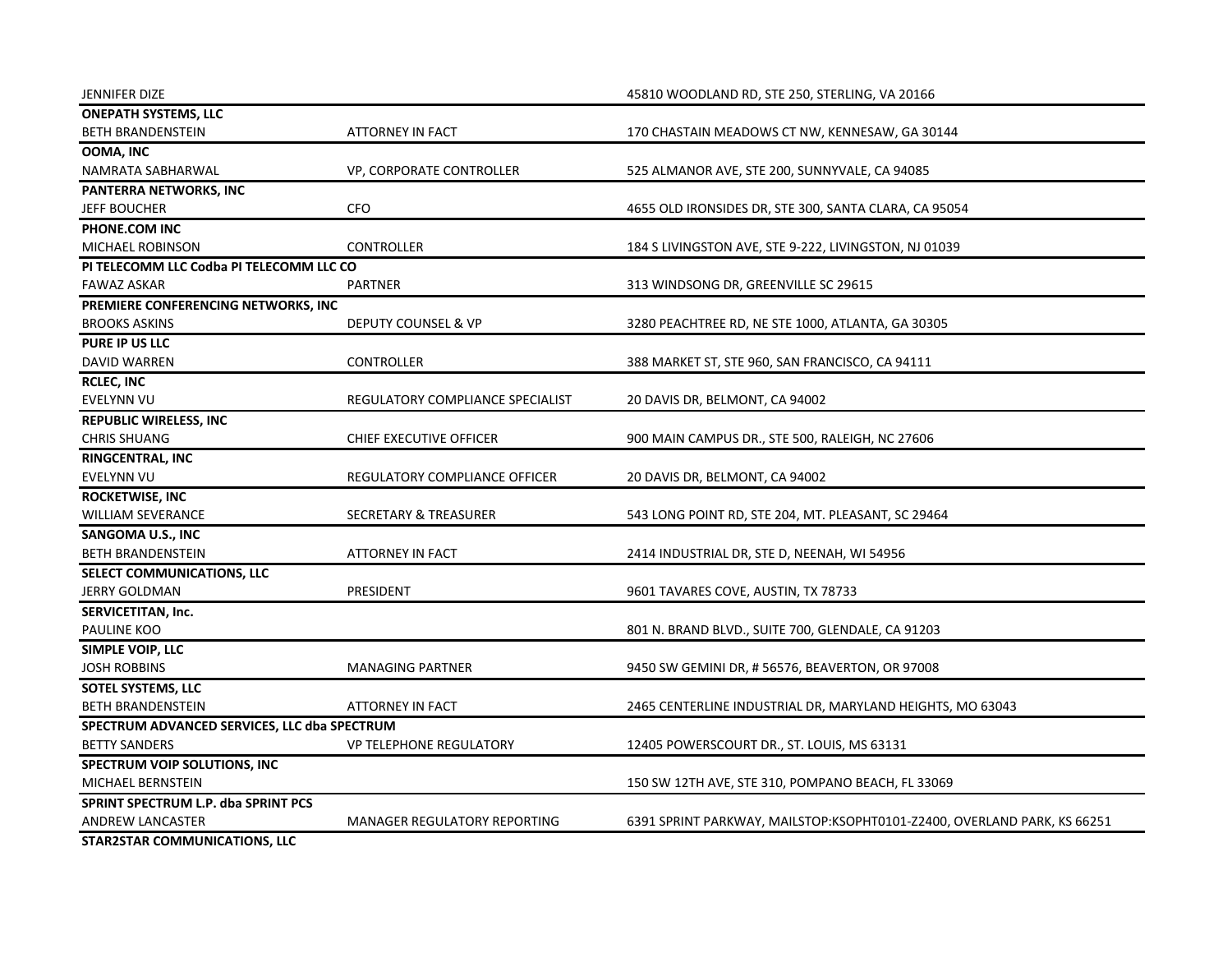| <b>LYNN BRUSKY</b>                        | <b>SVP TAX &amp; REGULATORY</b>     | 600 TALLEVAST RD., STE 202, SARASOTA, FL 34243        |
|-------------------------------------------|-------------------------------------|-------------------------------------------------------|
| <b>STRATUS NETWORKS, INC</b>              |                                     |                                                       |
| <b>BETH BRANDENSTEIN</b>                  | <b>ATTORNEY IN FACT</b>             | 4700 N PROSPECT RD, PEORIA, IL 61616                  |
| TAILWIND VOICE & DATA, INC                |                                     |                                                       |
| <b>DINO DESLAURIERS</b>                   | <b>CFO</b>                          | 3500 HOLLY LANE NORTH, STE 10, PLYMOUTH, MN 55447     |
| TAMPABAY DSL, INC dba PBX-CHANGE          |                                     |                                                       |
| <b>MARTINE YALDOR</b>                     | CFO                                 | 5625 W WATER AVE, STE E, TAMPA, FL 33634              |
| TECHNOLOGY SOLUTIONS OF SC INC            |                                     |                                                       |
| RICHARD ELLISON                           | <b>CEO</b>                          | P O BOX 128, SENECA, SC 29679                         |
| <b>TEKLINKS, INC</b>                      |                                     |                                                       |
| <b>BETH BRANDENSTEIN</b>                  | <b>ATTORNEY IN FACT</b>             | 201 SUMMIT PARKWAY, BIRMINGHAM, AL 35209              |
| <b>TELEPATH, INC</b>                      |                                     |                                                       |
| <b>JEFF HAWKINS</b>                       | PRESIDENT                           | P O BOX 6666, ASHLAND, VA 23005                       |
| TELETORUX COMMUNICATIONS, LLC             |                                     |                                                       |
| <b>CHERYL SWOPES</b>                      | COO                                 | 4800 SPRING PARK RD, JACKSONVILLE FL 32207            |
| <b>TELIGENTIP, INC</b>                    |                                     |                                                       |
| <b>RICK DUBOIS</b>                        | PRESIDENT                           | 8156 S WADSWORTH BLVD, STE -E354, LITTLETON, CO 80128 |
| TELNET WORLDWIDE, INC                     |                                     |                                                       |
| <b>FRANK IANNUZZI</b>                     |                                     | 1175 W LONG LAKE RD, STE 101, TROY, MI 48098          |
| TELONIUM COMMUNICATIONS, LLC dba TELONIUM |                                     |                                                       |
| <b>BEOM PARK</b>                          | CEO                                 | P O BOX 3675341, MARIETTA, GA 30067                   |
| <b>TEXTNOW, INC dba TEXTNOW</b>           |                                     |                                                       |
| DARREN DENOMME                            | CFO                                 | 375 HAGEY BLVD, STE 310, WATERLOO, ON, CANADA N2L 6R5 |
| TRIDENT COMMUNICATIONS, INC               |                                     |                                                       |
| <b>KEVIN SMITH</b>                        | <b>OWNER</b>                        | P O BOX 42231, N CHARLESTON SC 29423                  |
| TRUE IP SOLUTIONS, LLC                    |                                     |                                                       |
| <b>THOMAS STEED</b>                       | <b>MANAGING PARTNER</b>             | PO BOX 100, HAMPSTEAD, NC 28443                       |
| <b>TSG GLOBAL, INC</b>                    |                                     |                                                       |
| MICHELLE VALENCIA                         | <b>REGULATORY OFFICER</b>           | 10 CEDAR BROOK CIR, HOLBROOK, MA 02343                |
| UNIFIED OFFICE, INC                       |                                     |                                                       |
| PETER WHITE                               | CHIEF FINANCIAL OFFICER & TREASURER | 20 TRAFALGAR SQUARE, NASHUA, NH 03063                 |
| <b>UPNETWORX, INC</b>                     |                                     |                                                       |
| DON DOUGLAS, SR.                          | CEO                                 | P O BOX 780099, SAN ANTONIO, TX 78278                 |
| <b>U. S. SOUTH COMMUNICATIONS, INC</b>    |                                     |                                                       |
| DANIEL ANDERSON                           | PRESIDENT                           | 250 WILLIAMS ST, STE M100, ATLANTA, GA 30303          |
| <b>USIP COMMUNICATIONS, LLC</b>           |                                     |                                                       |
| BETH BRANDENSTEIN                         | <b>ATTORNEY IN FACT</b>             | 3201 NORTHSIDE DR, STE 109, RALEIGH, NC 27615         |
| <b>VANILLASOFT CORP</b>                   |                                     |                                                       |
| DAVID HOOD                                | CEO                                 | 490 SAINT JOSEPH BLVD, GATINEAU, QC, J8Y 3Y7, CANADA  |
| <b>VAST COMMUNICATIONS, LLC</b>           |                                     |                                                       |